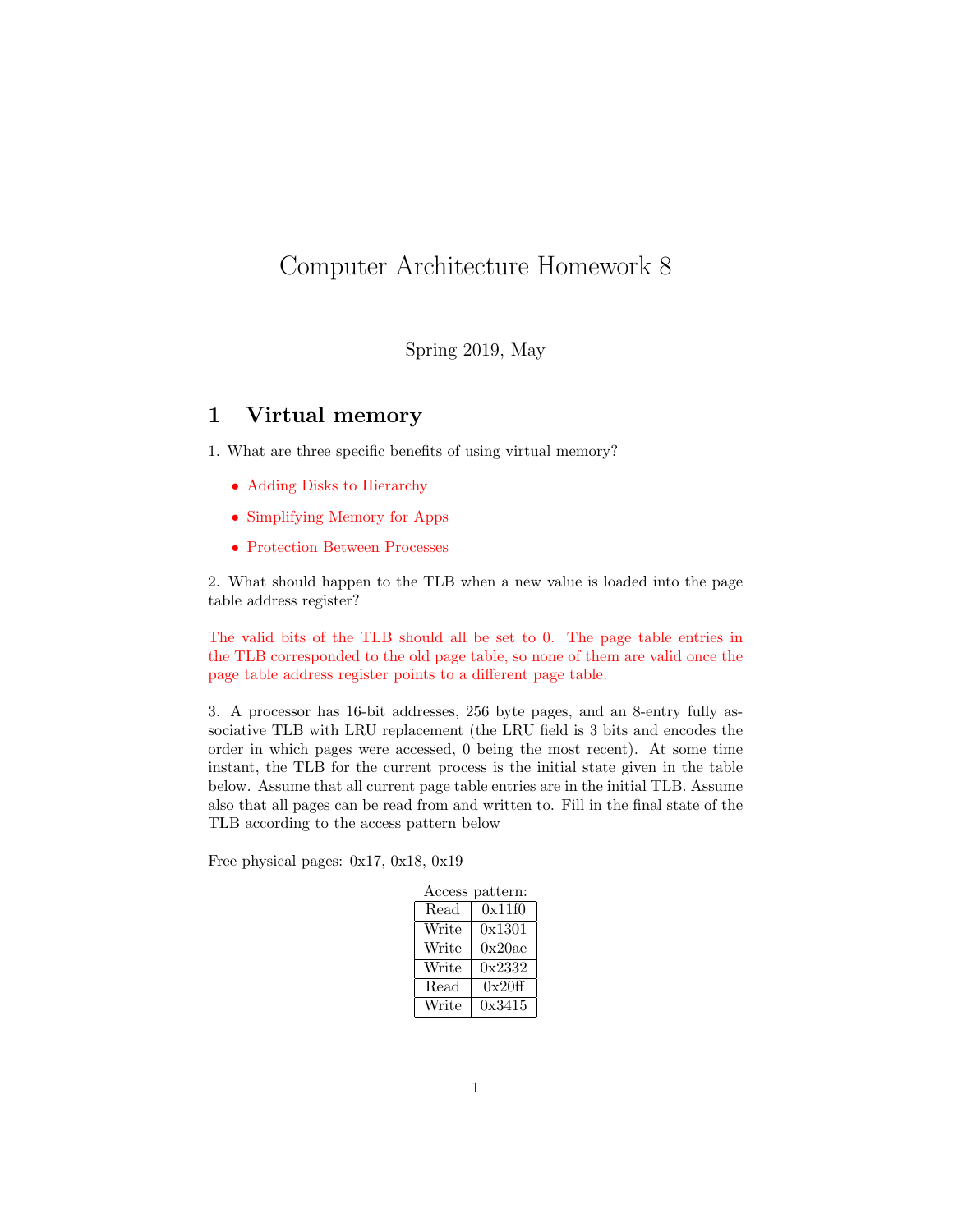Read 0x11f0: hit, LRUs: 1,7,2,5,7,0,3,4 Write 0x1301: miss, map VPN 0x13 to PPN 0x17, valid and dirty, LRUs: 2,0,3,6,7,1,4,5 Write 0x20ae: hit, dirty, LRUs: 3,1,4,0,7,2,5,6 Write 0x2332: miss, map VPN 0x23 to PPN 0x18, valid and dirty, LRUs: 4,2,5,1,0,3,6,7 Read 0x20ff: hit, LRUs: 4,2,5,0,1,3,6,7 Write 0x3415: miss and replace last entry, map VPN 0x34 to 0x19, dirty, LRUs, 5,3,6,1,2,4,7,0

Initial TLB:

Final TLB:

| <b>VPN</b> | <b>PPN</b> | Valid | Dirty | LRU            |
|------------|------------|-------|-------|----------------|
| 0x01       | 0x11       |       |       |                |
| 0x00       | 0x00       | 0     | 0     | 7              |
| 0x10       | 0x13       | 1     | 1     |                |
| 0x20       | 0x12       | 1     | 0     | 5              |
| 0x00       | 0x00       | 0     | 0     | 7              |
| 0x11       | 0x14       | 1     | 0     | 4              |
| $0$ xac    | 0x15       | 1     | 1     | $\mathfrak{D}$ |
| 0xff       | 0x16       |       |       | 3              |

| <b>VPN</b> | <b>PPN</b> | Valid | Dirty | LRU            |
|------------|------------|-------|-------|----------------|
| 0x01       | 0x11       |       |       | 5              |
| 0x13       | 0x17       | 1     |       | 3              |
| 0x10       | 0x13       | 1     | 1     |                |
| 0x20       | 0x12       | 1     | 1     |                |
| 0x23       | 0x18       | 1     | 1     | $\overline{2}$ |
| 0x11       | 0x14       | 1     | 0     |                |
| $0$ xac    | 0x15       | 1     |       |                |
| 0x34       | 0x19       |       |       |                |

# 2 Hamming ECC

Recall the basic structure of a Hamming code. Given bits  $1, \ldots, m$  the bit at position  $2^n$  is parity for all the bits with a 1 in position n. For example, the first bit is chosen such that the sum of all odd-numbered bits is even.

| Bit            |                   | $\ddot{\phantom{0}}$ | IJ              | 4                   | Ð                 | 6           | $\overline{ }$ |                   | 9                         | 10             |             | ( • ا<br>⊥∠         | 13                        | 14                | ТĐ        |
|----------------|-------------------|----------------------|-----------------|---------------------|-------------------|-------------|----------------|-------------------|---------------------------|----------------|-------------|---------------------|---------------------------|-------------------|-----------|
| $_{\rm Data}$  | D1                | D٥                   |                 | D <sub>A</sub><br>4 | DQ.<br>◡▵         | D3          | D4             | DO                | D <sub>5</sub>            | D6             | D7          | $_{\mathrm{D8}}$    | D9                        | D10<br><b>DIA</b> |           |
| $\mathbf{D}1$  | $\mathbf{v}$<br>л |                      | 77<br>$\Lambda$ |                     | <b>TT</b><br>△    |             | $\tau$         |                   | $\tau$<br>$\Lambda$       |                | T<br>△      |                     | $\mathbf{v}$<br>$\Lambda$ |                   | $\tau$    |
| P <sub>2</sub> |                   | $\mathbf{v}$<br>Λ    | ٦T<br>$\Lambda$ |                     |                   | v<br>л      | $\tau$         |                   |                           | Χ              | $\tau$<br>л |                     |                           | $\tau$            | <b>TT</b> |
| P <sub>4</sub> |                   |                      |                 | $\mathbf{v}$<br>л   | $\mathbf{v}$<br>∡ | $\tau$<br>∡ | $\tau$<br>∡⊾   |                   |                           |                |             | v<br>Λ              | $\mathbf{v}$<br>л         | $\mathbf{v}$      | T         |
| P8             |                   |                      |                 |                     |                   |             |                | $\mathbf{v}$<br>Λ | $\mathbf{v}$<br>$\Lambda$ | v<br>$\Lambda$ | $\tau$<br>л | $\tau$<br>$\Lambda$ | $\mathbf{v}$<br>л         | $\mathbf{v}$<br>л | T         |

1. How many bits do we need to add to  $0011<sub>2</sub>$  to allow single error correction?

### Parity Bits: 3

2. Which locations in  $0011_2$  would parity bits be included? (Use P for parity bits)

### $PP0P011<sub>2</sub>$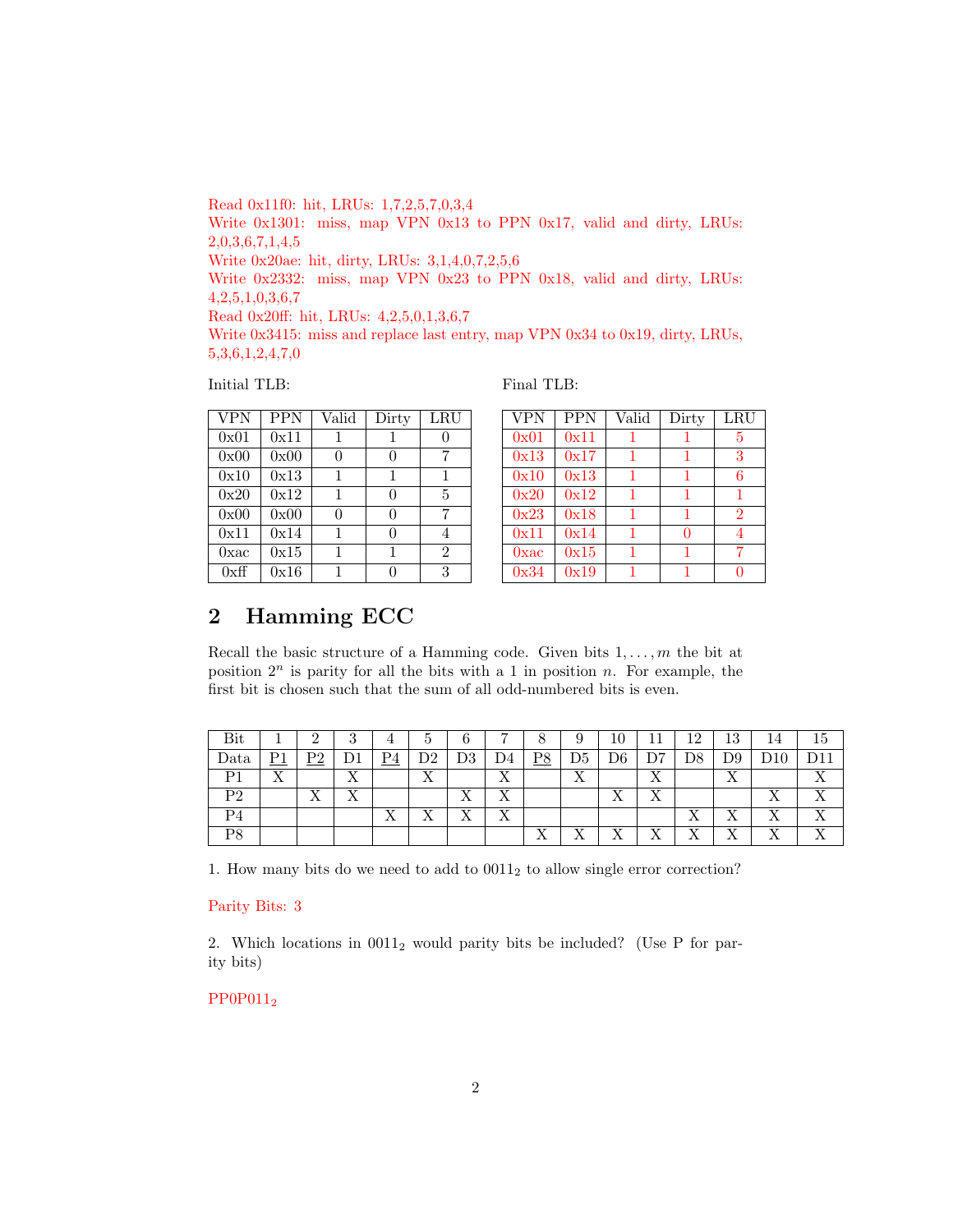3. Which bits does each parity bit cover in  $0011<sub>2</sub>$ ?

Parity Bit #1: 1, 3, 5, 7 Parity Bit #2: 2, 3, 6, 7 Parity Bit #3: 4, 5, 6, 7

4. Write the completed coded representation for  $0011<sub>2</sub>$  to enable single error correction.

1000011<sup>2</sup>

5. How can we enable an additional double error detection on top of this?

Add an additional parity bit over the entire sequence.

6. Find the original bits given the following Single-Error Correction(SEC) Hamming Code: 0110111<sub>2</sub>

Parity group 1: error Parity group 2: okay Parity group 4: error Incorrect bit:  $1+4=5$ , change bit 5 from 1 to 0: 0110011<sub>2</sub>  $\underline{01}1\underline{0}011_2 \rightarrow 1011_2$ 

7. Find the original bits given the following SEC Hamming Code:  $1001000<sub>2</sub>$ 

```
Parity group 1: error
Parity group 2: okay
Parity group 4: error
Incorrect bit: 1 + 4 = 5, change bit 5 from 0 to 1: 1001100<sub>2</sub>1001100_2 \rightarrow 0100_2
```
8. Find the original bits given the following SEC Hamming Code: 010011010000110<sup>2</sup>

Parity group 1: okay Parity group 2: error Parity group 4: okay Parity group 8: error Incorrect bit:  $2 + 8 = 10$ , change bit 10 from 0 to 1: 01001101010110<sub>2</sub>  $\underline{0100}110\underline{1}0100110_2 \rightarrow 01100100110_2$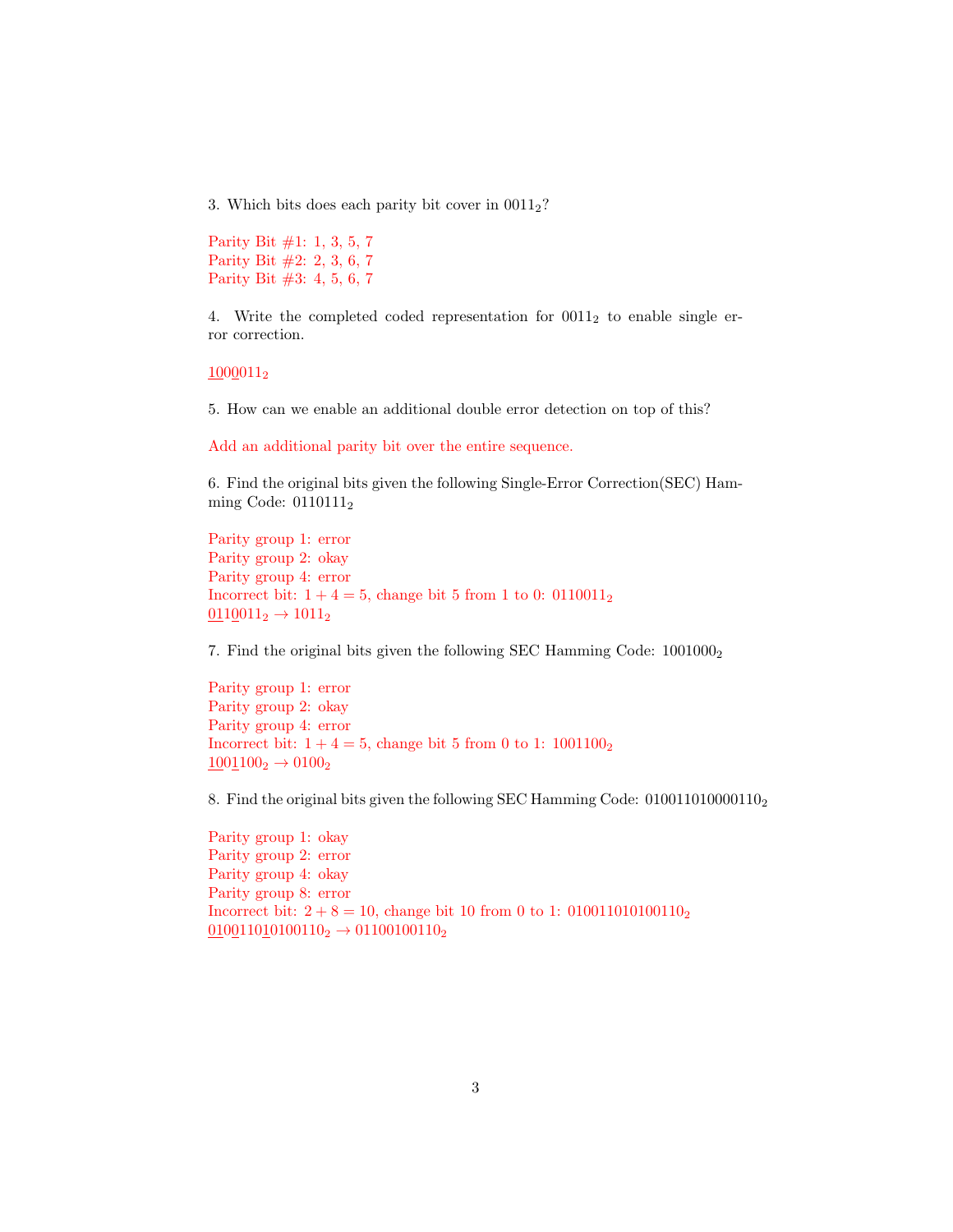### 3 Availability

1. In this example, a Warehouse-Scale Computers (WSC) has 55,000 servers, and each server has four disks whose annual failure rate is 4%. How many disks will fail per hour?

 $MTTF = \frac{55,000 \times 4 \times 4\%}{365 \times 24} = 1$  hour

2. What is the availability of the system if it does not tolerate the failure? Assume that the time to repair a disk is 30 minutes.

$$
\\\text{Availability} = \frac{\text{MTTF}}{\text{MTTF} + \text{MTTR}} = \frac{1}{1 + 0.5} = 66.7\%
$$

- 3. Which of the following will decrease availability? Circle them.
	- A. decrease MTTF
	- B. increase MTTF
	- C. decrease MTBF
	- D. increase MTBF
	- E. decrease MTTR
	- F. increase MTTR

## 4 Memory Mapped I/O

Certain memory addresses correspond to registers in I/O devices and not normal memory

#### 0xFFFF0000 – Receiver Control:

LSB is the ready bit, there may be other bits set that we don't need right now

#### 0xFFFF0004 – Receiver Data:

Received data stored at lowest byte.

0xFFFF0008 – Transmitter Control:

LSB is the ready bit, there may be other bit set that we don't need right now.

### 0xFFFF000C – Transmitter Data:

Transmitted data stored at lowest byte

Finish the RISC-V code to read a byte from the receiver and immediately send it to the transmitter.